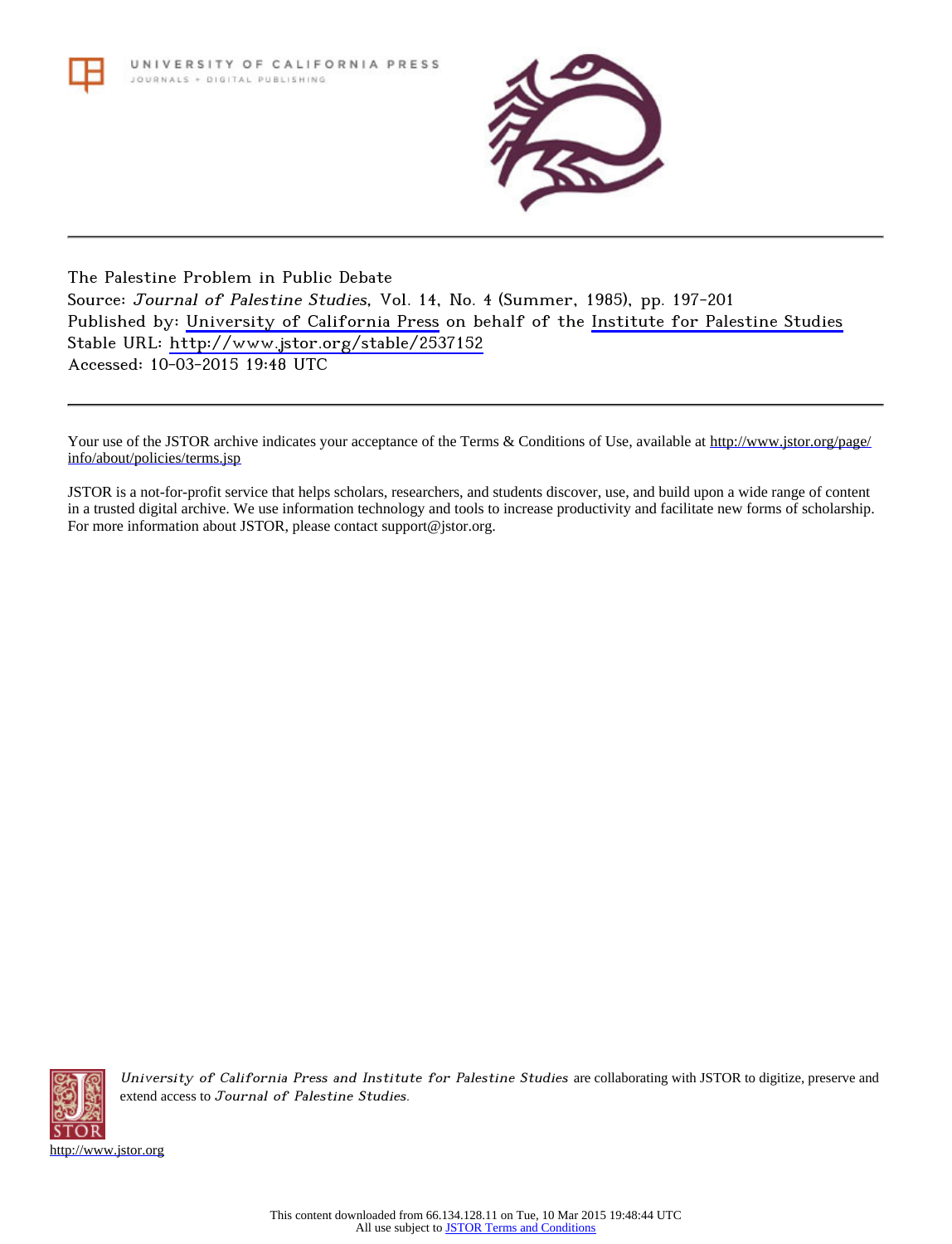This section is devoted to short reports of conferences, meetings, symposia and other events dealing with topics directly related to, or which have implications for, the question of Palestine.

The League of Arab States, International Symposium on Israeli Settlements in the Occupied Arab Territories, Mayflower Hotel, Washington, D.C., 22-24 April 1985.

This Arab League symposium constituted the first such international gathering to focus exclusively on the question of Israeli settlements. The conference was intended to evaluate international efforts exerted to date to resolve the settlement issue and to inspire guidelines to protect the Palestinian people and support their struggle for the attainment of their legitimate rights. Three hundred representatives of the UN, international organizations and non-governmental agencies as well as journalists participated in the two and a half day program.

The symposium hosted numerous distinguished political figures. Secretary General of the League of Arab States, Chedli Klibi opened the symposium. Crown Prince Hassan of Jordan then addressed the conference by video. Coverage of the various aspects of the settlement issue was exhaustive. Panel titles included: "Israeli Settle-

ments in Historical Perspective," "Israeli Settlements in International Fora," "Jerusalem: Israeli Concepts, Policies and Practices," "Economics of Israeli Settlements in the Occupied Territories," "Palestinian Resistance to the Israeli Settlements," and "Impact of Israeli Settlements on Peace Efforts."

In an attempt to capture the attention of a Western audience, those who presented papers as well as those who chaired sessions and served as discussants were, with only a few exceptions, American and European scholars, political figures and activists. Among the many well-known personalities who either spoke or chaired panels were: Sean MacBride, the Reverend Jesse Jackson, Lord Caradon, Bruno Kreisky, Prof. Jacques Berque and Vanessa Redgrave.

The 300 participants in the symposium included numerous members of the Washington diplomatic community. Conspicuous in its absence, however, was any officialUS government representation. (The American-Israel Public Affairs Committee (AIPAC) yearly conference was held concurrently and captured substantial US congressional and official attendance.) The symposium's failure to attract government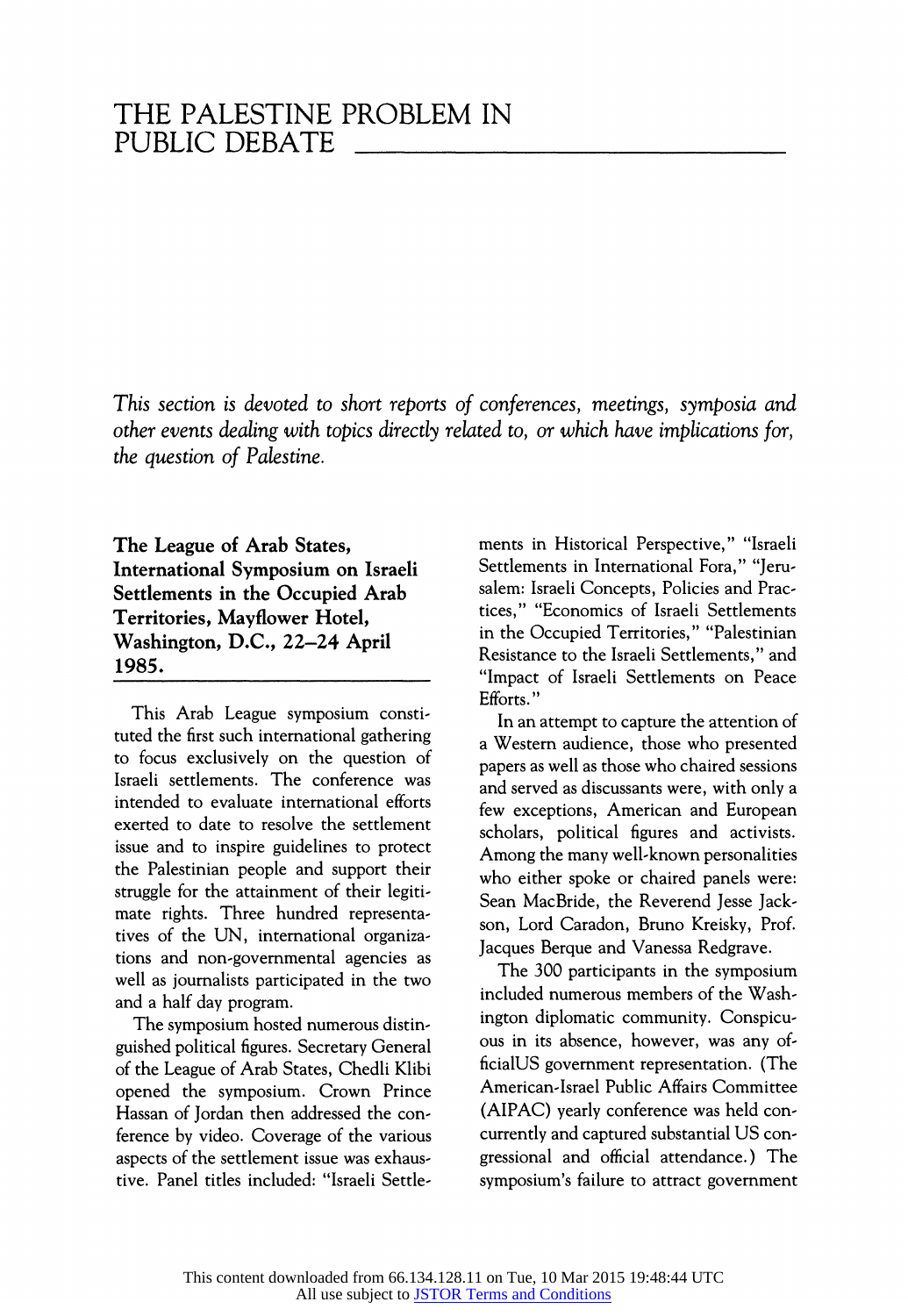representatives, in the US capital, despite its careful planning and impressive execution, underscored the difficulties involved in trying to change US Middle East policy, especially its approach to the Arab-Israeli dispute. It was noted in the closing session that the onus for modifying US policy is largely on the Arab states. Until they make continued US support for Israeli settlements politically or economically costly, the US has no reason to change its policy course.

## The Twenty-Sixth Annual Policy Conference of the American Israel Public Affairs Committee (AIPAC), Crystal City, Virginia, 21-23 April 1985.1

Fourteen hundred people (including 450 student activists from 126 different college campuses) attended the conference which provided AIPAC an opportunity to report to its membership on its legislative activities over the past year and to outline the legislative agenda for the coming year. The panels and workshops held during the conference were designed to familiarize AIPAC members with the issues of foreign aid, Israel's economic crisis, and arms sales to the Arab world, all in preparation for presenting AIPAC's case to their senators and representatives.

Executive Director Tom Dine set the tone for the three-day conference in his "State of AIPAC" address. He praised the Reagan administration's pro-Israeli stance. "For one bright moment it appears that an American administration has come to understand the realities of the Middle East and has fashioned its policies accordingly."

According to Dine, "The 99th Congress is proving to be the most pro-Israel ever, and it follows the superb record of the 98th Congress. "

Secretary of State George Shultz used his address<sup>2</sup> to the conference to restate the Administration's policy in the Middle East. He called the creation of the state of Israel an "historic and blessed event which marked the entrance onto the world stage of a new democracy, anew defender of liberty, and a new nation committed to human progress and peace."

The conferees broke up into four separate workshops to discuss "The Issues and the Issue Makers." Each workshop consisted of a regional chairman of AIPAC, a congressman, and a member of AIPAC's legislative staff. The aim of the workshops was to develop the art of effective lobbying.

M.J. Rosenberg, editor of the Near East Report, AIPAC's newsletter, and Jonathan Kessler, AIPAC's "leadership development coordinator" spoke at a panel entitled "Two Battlefields: The Press and the Campus." Rosenberg remarked that media coverage of Israel had changed for the worse over the past thirty-five years, particularly after 1967, when the focus shifted to coverage of Israeli actions in the West Bank and Gaza. Since 1977, the press coverage has deteriorated even further.

Kessler described American college campuses as "battlegrounds" between "anti- and pro-Israel" forces. The main source of anti-Israel "propagandists" are the 90,000 Arab and Iranian students studying in the US. Groups such as the General Union of Palestine Students (GUPS), the Muslim Student Association and the Organization of Arab Students

<sup>&#</sup>x27;This report is adapted from a longer article published by MEPARC, the Middle East Policy and Research Center, Washington, D.C.

<sup>2</sup>For full text of Shultz's speech see "Special Documents" this issue of JPS.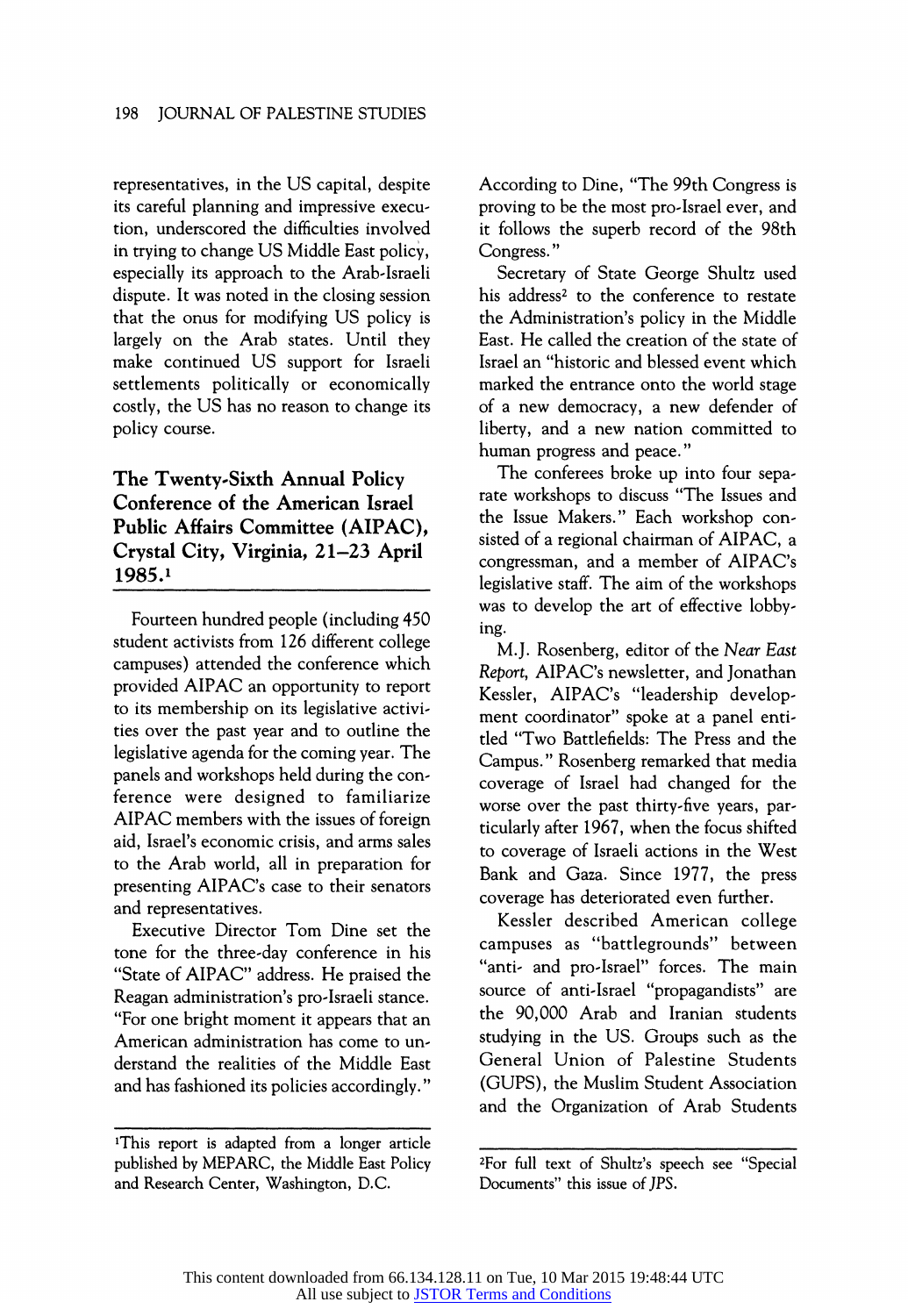are, according to Kessler, financed and controlled by "terrorist groups in the Middle East." These students are particularly dangerous because they try to confuse Jewish students and render them politically inactive. In addition, pro-Israel students have let the "anti-Israel actors" set the parameters of discussion by not combating the "propaganda" on campus. Kessler urged students to work harder so that AIPAC can eliminate the anti-Israel elements from campus.

Arthur Chotin, deputy executive director of AIPAC gave the last major address before the conferees went to Capitol Hill to lobby. He noted that AIPAC was getting younger, more dynamic and stronger. Only five years ago, AIPAC had a budget of \$1 million. Today it has a budget of \$5 million and a membership of 50,000. Today AIPAC is able to publish monographs, train students for future leadership roles, help Congress establish a US-Israel Free Trade Agreement, and get increased aid for Israel. In closing, he urged the membership to continue planning and acting.

## Georgetown University, Center for Contemporary Arab Studies, Tenth Annual Symposium, Washington, D.C., 25-26 April 1985.

Entitled "The Next Arab Decade: Alternative Futures," the CCAS symposium brought together some of Georgetown's Middle East scholars as well as other Middle East experts from the US and the Arab world. Professor Sa'd al-Din Ibrahim, Dr. Nawal Sa'dawi, and novelist al-Tayyib Salih, were but three of a distinguished gathering of men and women whose papers projected political, economic, social and cultural senarios for the next Arab decade.

Dr. Hisham Sharabi, Professor of History at Georgetown, outlined what emerged as some of the basic themes of the conference in his keynote address. He described the Middle East today as characterized by a socio-political structure which he termed neo-patriarchy, a social formation "which is . . . corrupted patriarchy wedded to distorted modernity." In setting the stage for the predictions of the papers and panels which followed, Dr. Sharabi suggested that rather than accepting the path of the past, the Arab ruling class might substantially brighten the outlook for the next decade by pursuing the following objectives: dismantling systems of internal oppression; introducing rationality into economic behavior by treating national wealth as a social possession; establishing a minimum basis of inter-Arab cooperation based on pan-Arab interest; maintaining a common Arab front in all international dealings; and acting collectively to end the Iraqi-Iranian war and to resolve the Palestine question.

The challenges and obstacles involved in achieving these objectives, however, were reflected in the pessimistic scenarios presented by the panels. Panel VI, "The Arab-Israeli Conflict" was no exception. Professor Joel Beinin of Stanford University presented a paper on Israel and its future as a garrison state: a political formation in which the military is the central social institution. He noted that both the Labor and Likud leadership have roots in the Israeli military, an institution whose status has increased dramatically. The erosion of Labor Zionism and the rise of religious, chauvinist sentiment in Israel is-and will likely continue to be-influenced by Israel's military role in the Middle East. Consequently, in Beinin's view, the likelihood of another Arab-Israeli war is strong.

Professor Naseer Aruri of Southeastern Massachusetts University presented a similar picture in his paper "The Palestinian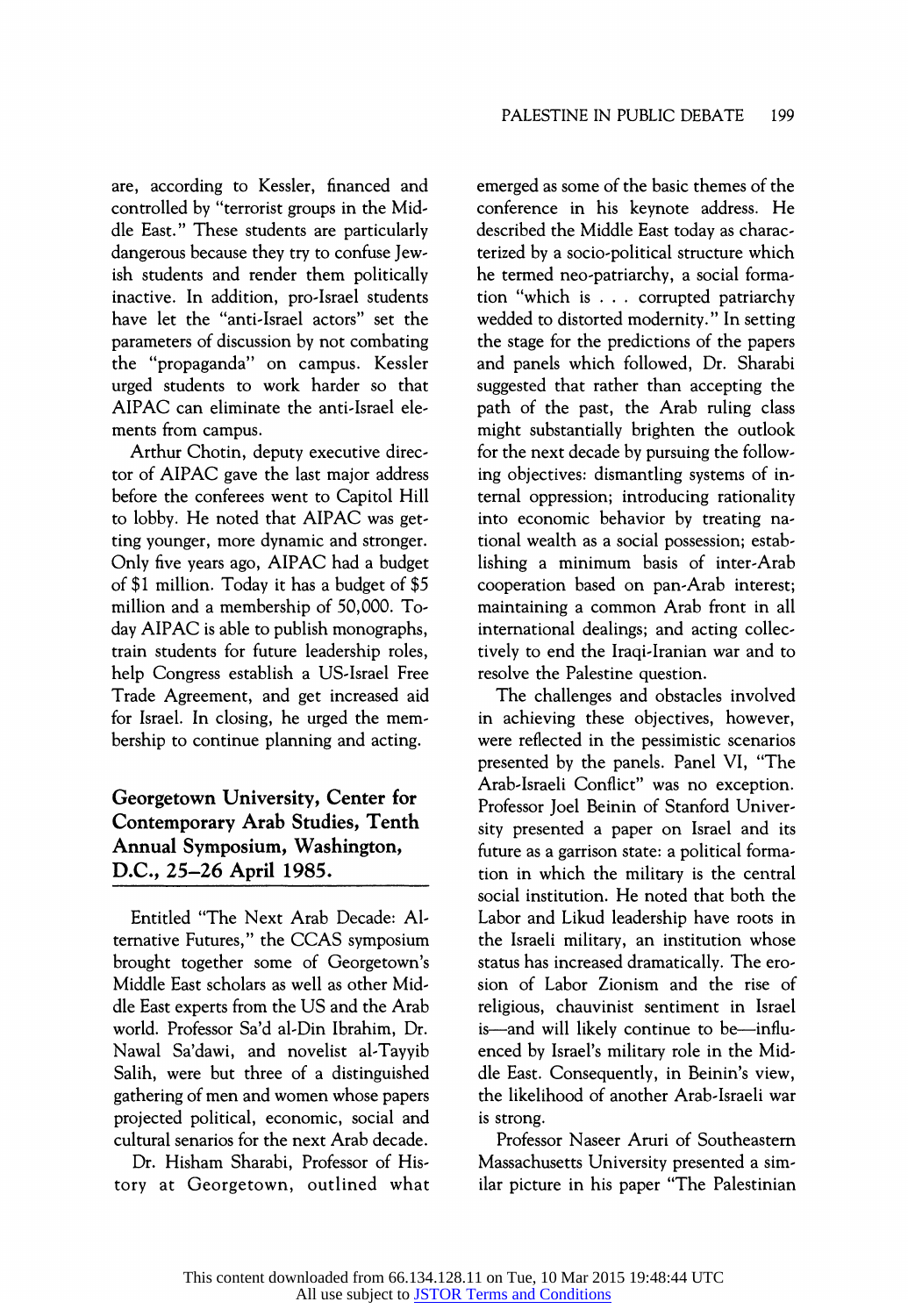Impasse: Constraints and Opportunities." Dr. Aruri discussed developments since 1967 by dividing the period into three parts. The first, 1967-1973, witnessed the rise and fall of the Palestinian revolutionary current. The years 1973-1977 ushered in increased diplomatic efforts and oil wealth. The final period, 1977-1982 brought what he termed the "Israeli counter-offensive. "

Military analyst Anthony Cordesman's presentation "The Implications of Current Trends in the Arab-Israeli Balance" discussed the ratios of military hardware and effectiveness among regional actors and concluded that although the Syrian military remains inferior to the Israeli military in many respects, the meaning of the "Arab-Israeli military balance" has, in fact, come to mean the "Israeli-Syrian balance." Professor Seth Tillman of Georgetown University presented the final paper in which he criticized current US policy in the region. He contended a president with the courage and vision of an Eisenhower could produce a more positive US approach to the region. He concluded, however, that barring such a change, prospects for a peaceful resolution of the Palestine problem are dim.

## The Thirteenth Annual Convention of the National Association of Arab Americans (NAAA), Washington, D.C., 2-5 May 1985.

Entitled "Making a Difference," the annual NAAA convention drew more than 600 participants from Arab-American communities around the country. In addition to a variety of political workshops the conference included several panels which dealt with current Middle East issues.

Most relevant to the Palestinian question was the panel "The Occupied Terri-

tories: How Many Minutes to Midnight?" which was preceded by a live televideo address by Jordan's King Hussein.<sup>3</sup> The panel included Hasan 'Abd al-Rahman, Director of the Jordan Information Office; Akram Barakat, Director of the Jordan Information Bureau; Talcott Seelye, former US ambassador to Syria; and Dr. Rafic Jouejati, Syrian ambassador to the US.

Mr. 'Abd al-Rahman stated that the primary struggle of the Palestinian people in the occupied territories is the struggle to maintain their identity in the face of Israeli policies. He accused the US of being an accomplice of the Israelis by, among other policies, placing restrictions on potential members of a joint Jordanian-Palestinian delegation.

Ambassador Seelye traced the historical developments which he characterized as the legacy of the 1967 war. Among them he noted the emergence of the US as the major arms supplier to Israel; the increasing importance and growing international recognition of the PLO; the disintegration of Lebanon; the rise of right-wing elements in Israel; and the development of greater pragmatism in the Arab world as evidenced by the Camp David Accords, the Fez Peace Plan and the February 1985 Jordanian-Palestinian agreement.

Ambassador Jouejati deplored the fact that rule of force was stifling international law in the Middle East. He stressed that the Arab world will "not give up dignity, not accept injustice and will not tire in calling for a global solution" to the peace process under the auspices of the UN in Geneva.

Reflecting on the title of the panel,

<sup>3</sup>For full text see the speech of His Majesty King Hussein in this issue of JPS.